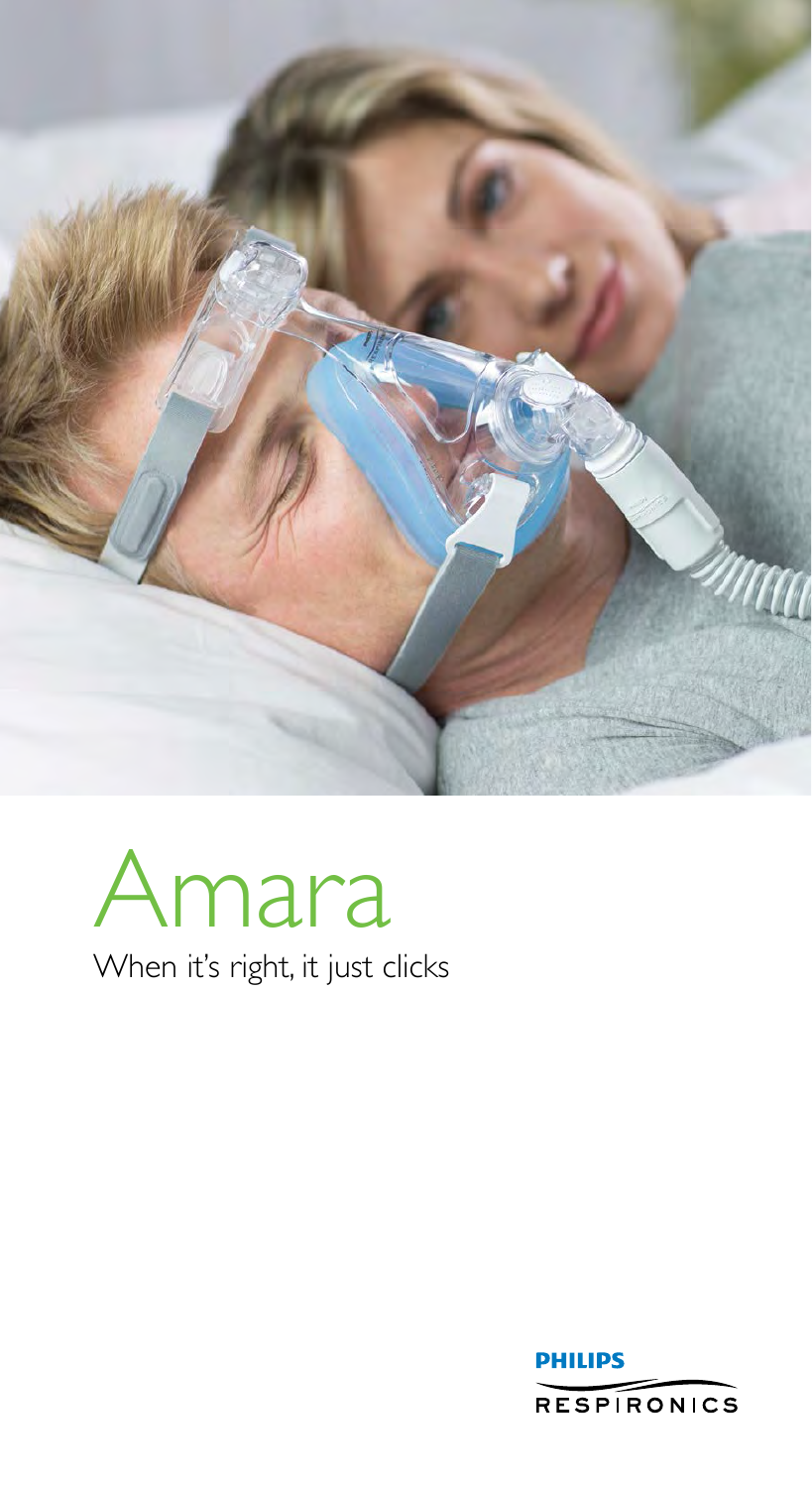# Congratulations on your new Amara full face mask

At Philips Respironics, we're dedicated to creating masks that offer you a choice to experience your maximum level of comfort, performance and style. That's why we created the Amara full face mask with a choice of gel and silicone cushions. Amara features our one-click design that makes it simple to use.

The first thing you'll notice is a minimalist design that looks and feels smaller, lighter, and less intimidating…because it is. In fact, Amara is smaller and lighter than leading traditional full face masks. It's lighter weight, and has 60 percent fewer parts than the leading full face mask helping to make Amara easy to use, easy to maintain, and easy to live with.



## Choose your perfect fit

Amara's gel and silicone cushions are available in four interchangeable sizes to find your most comfortable fit. The cushions are proven to fit 95 percent of patients' faces: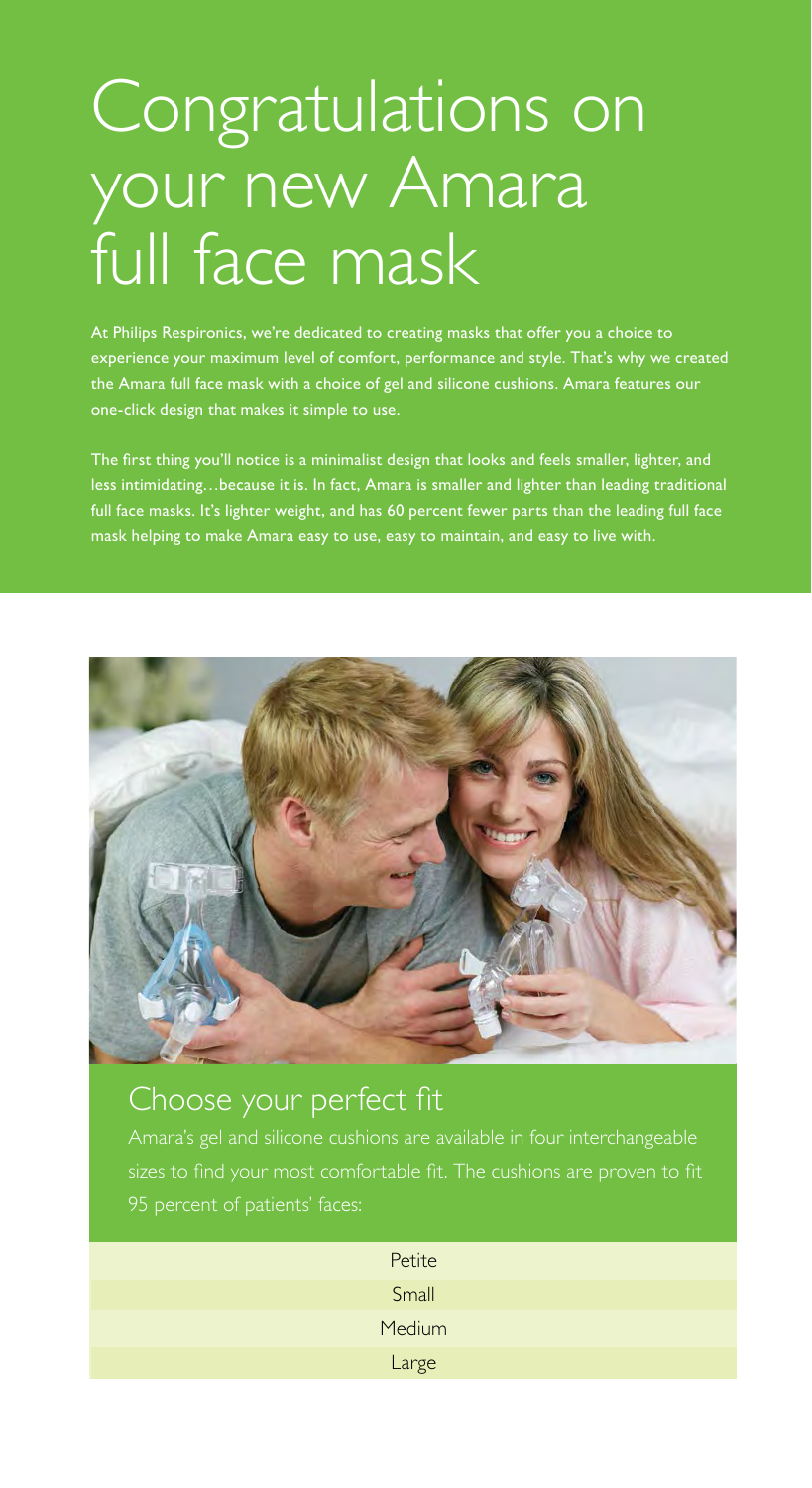

## **Amara with gel cushion**

• Conforms to the contours of the face, providing an exceptional seal and comfort

## **Amara with silicone cushion**

• Attractive option if you prefer the look and feel of clear silicone

Both gel and silicone cushions can tolerate all approved disinfection options. Please see the Disinfection Guide for Professional Use Only for a list of all approved cleaning and disinfection options.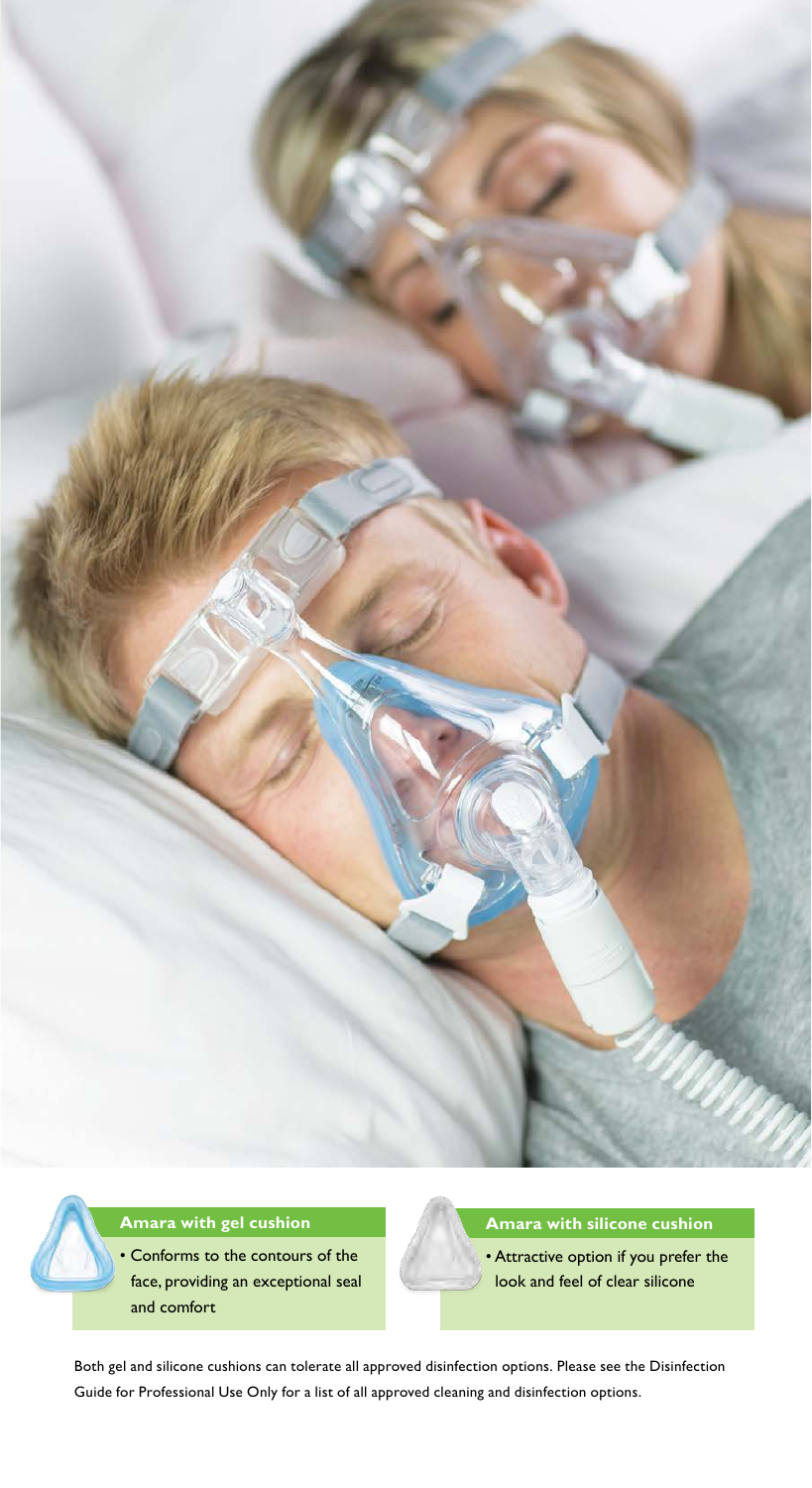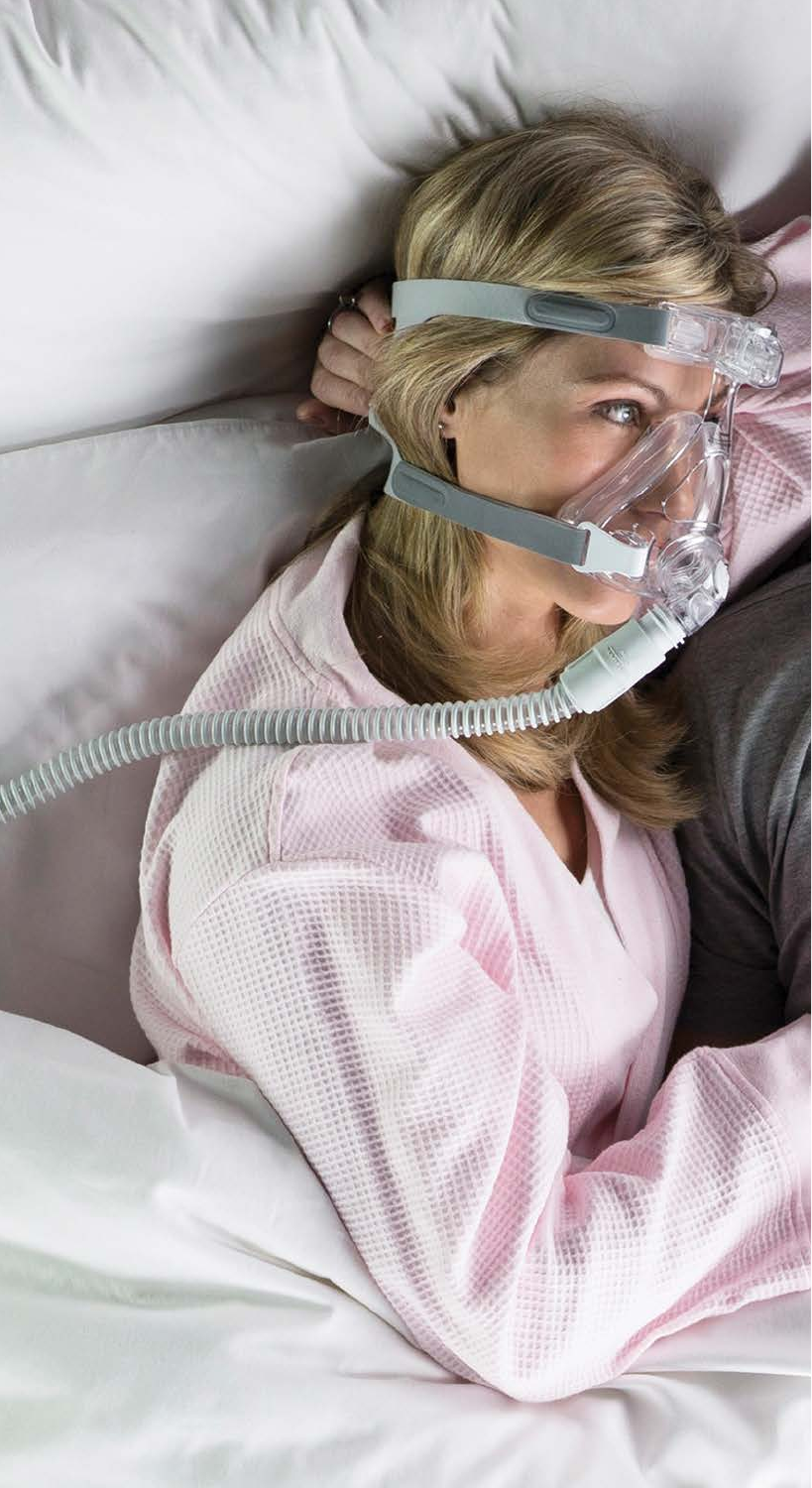Both gel and silicone options have four interchangeable sizes that fit over 95% of faces

**MARITALISM**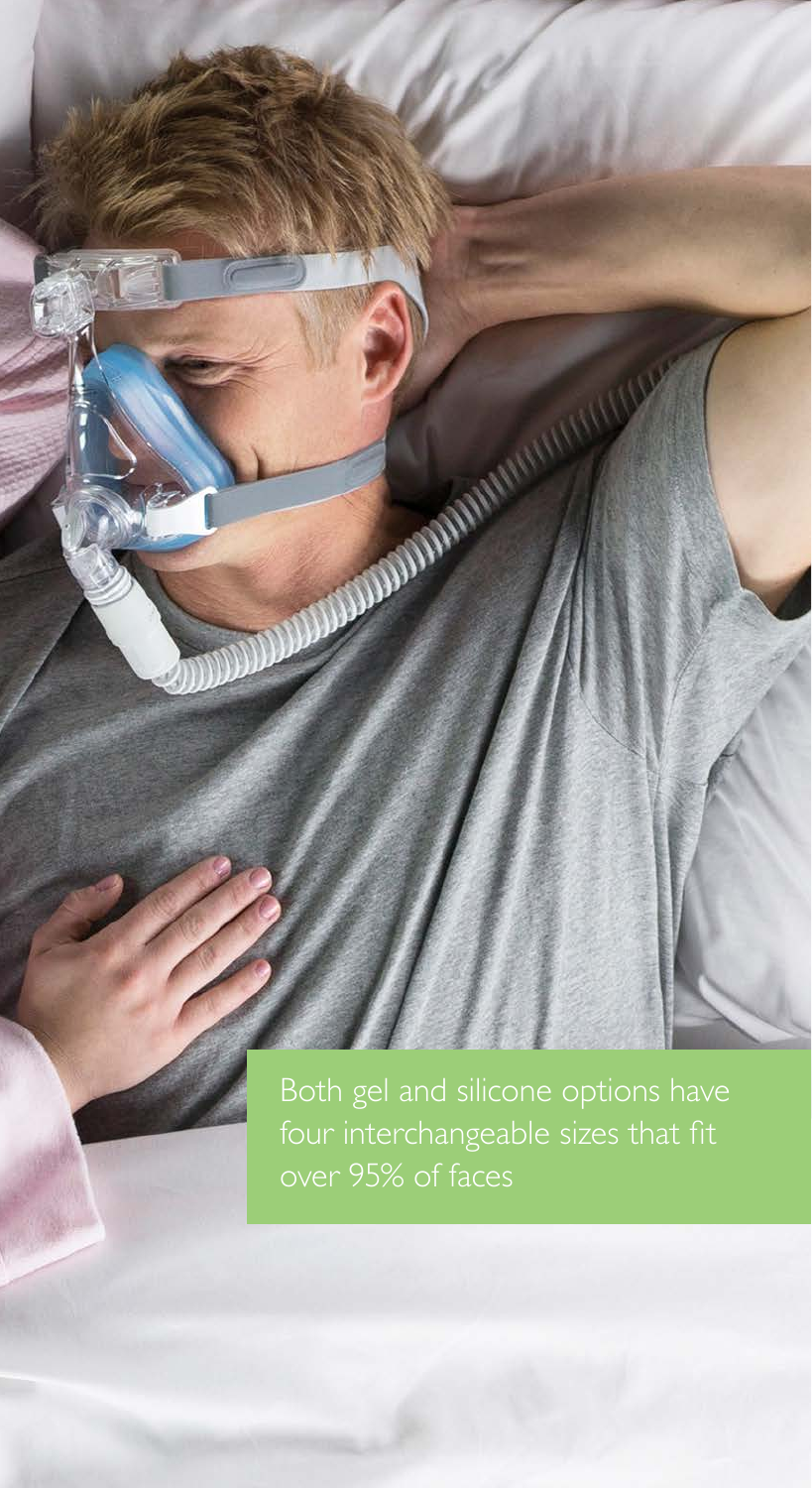## Amara fitting guide (gel and silicone cushions)

Achieving the right fit with Amara is easy, just follow the instructions below. You can also watch the instructional videos referenced in this guide.

> Before putting on the mask, grip the headgear clips and twist away from the frame to disconnect.

Important! Wash your face. Do not use moisturizer or lotion on your hands or face.

Pull the mask over your head and hold the mask against your face.

Note: You may need to loosen the headgear to a larger setting.



2

Holding the mask in place, reconnect the headgear clips by pushing them back onto the frame.

Note: The headgear should lie flat against the back of your head.



Pull back the tabs to evenly adjust the top and bottom straps. The forehead pad should touch gently.

Important! Do not over-tighten. The headgear should fit loosely and comfortably.



If needed, press and hold the forehead adjustor button to increase or decrease the pressure on your nose and chin.



Assume different sleeping positions and move around until comfortable. Use bottom headgear straps to reduce leaks at the sides of your mouth.

Note: Some air leaking is normal. Make final adjustments while lying down.

We encourage you to try other cushion sizes to find one that allows you to breathe easily and has the most comfortable fit. A smaller headgear is also available by request. Contact your homecare provider to request a different size cushion or headgear.

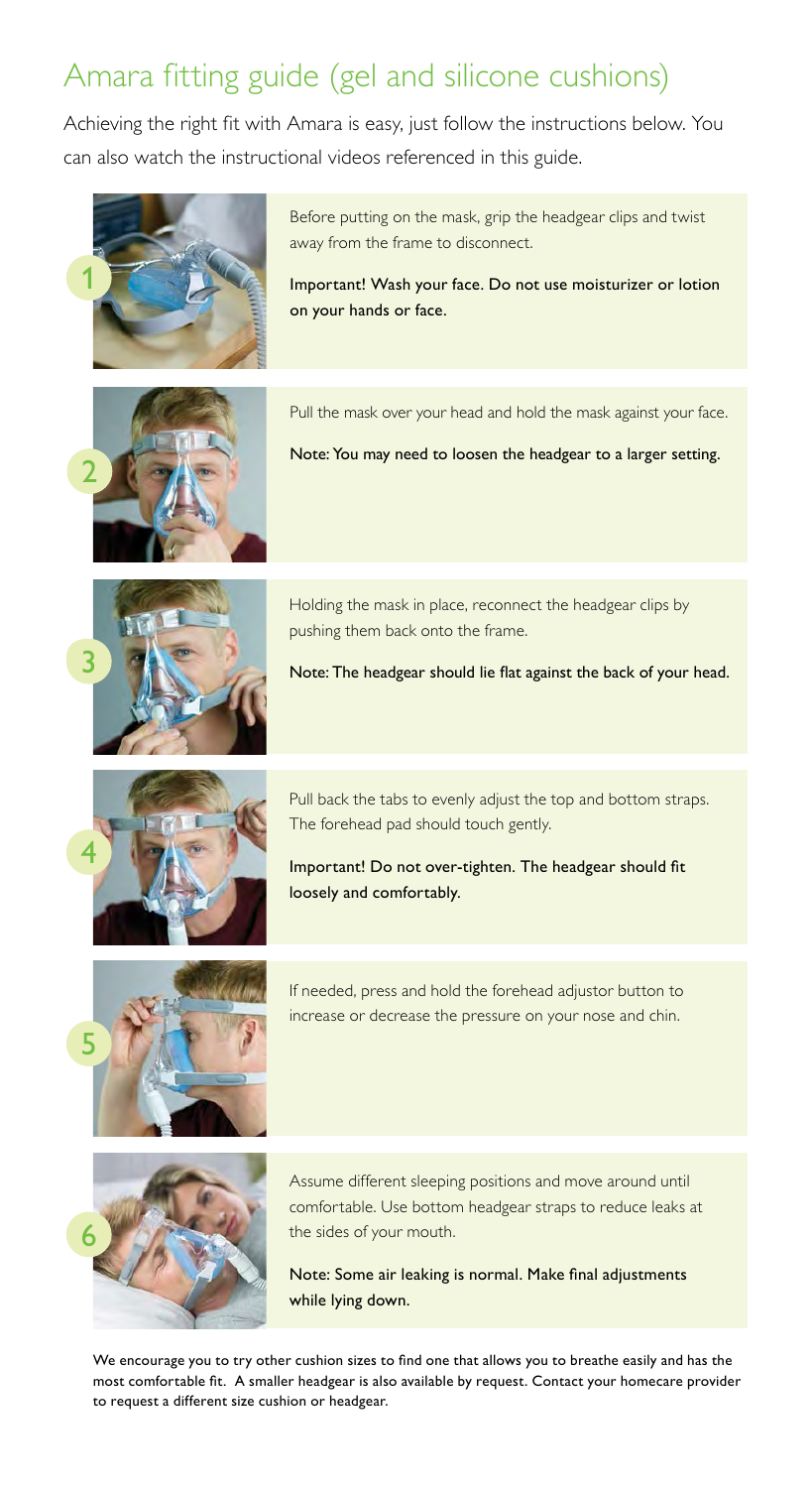

## Additional resources

We're dedicated to ensuring that you're satisfied and have all of your questions about your Amara mask answered. Here are some additional resources for you to explore:

#### **Videos on the Web**

Amara Gel Introduction *http://youtu.be/0hEYZr5uMdY*

Fixing Amara Gel Mask Leaks *http://youtu.be/m3zVKElDXBg*

Amara Gel Cleaning Instructions *http://youtu.be/pgx032iF3gM*

**Call us** Patient Management Center 1-866-820-3548



Philips Respironics is working in harmony with you and your care team to produce solutions that can lead to healthier lives.

Philips Respironics Amara masks are available by prescription only. As with any mask or interface, users may experience certain types of discomfort or irritation. Talk to your doctor to determine if it is right for you. Be sure to ask your homecare provider for more information about Amara.